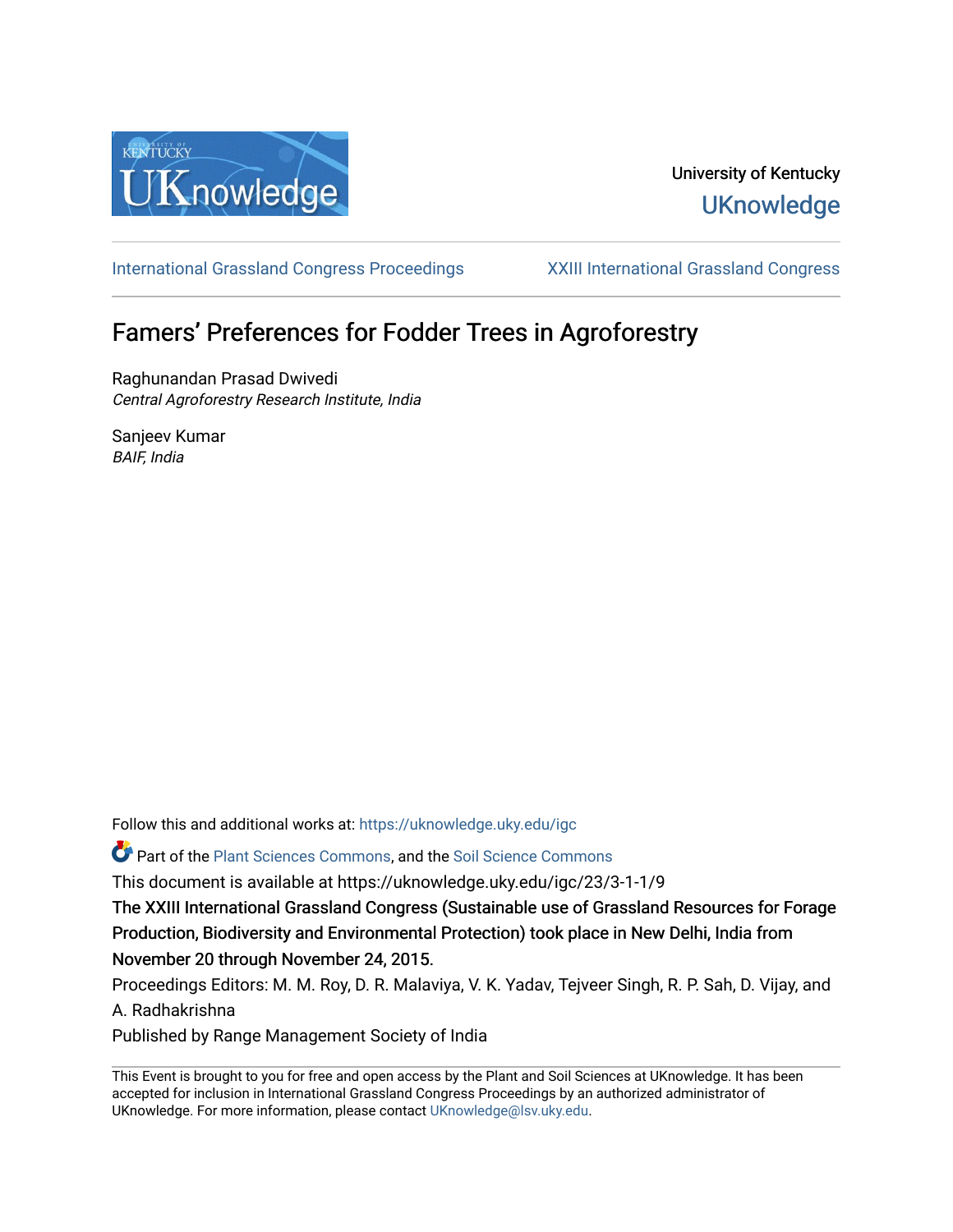PaperID:1197 Theme 3. Sustainability of grasslands- social and policy issues Sub-theme: 3.1. Multi-stakeholder learning platforms for grassland management

### **Farmers' preferences for fodder trees in Agroforestry**

## **Raghunandan Prasad Dwivedi<sup>1</sup> \*, Sanjeev Kumar<sup>2</sup>**

<sup>1</sup>ICAR-Central Agroforestry Research Institute, Jhansi, India <sup>2</sup>BAIF, Bhagalpur, India Corresponding author e-mail: raghudwivedi66@gmail.com

**Keywords:** Agroforestry, Farmers preferences, Fodder trees, Over grazing

#### **Introduction**

Agroforestry encompasses land use systems where woody perennials are intentionally grown on the same piece of land with agricultural crops and/or animals either in form of special arrangement of temporal sequence. A good deal of work has been done on the subject during last one and half decade. Agroforestry is an age-old land use that has been practiced for thousand of years by farmers the world over. Agroforestry is a land use that involves deliberate retention, introduction or mixture of trees or other woody perennials in crop/ animal production fields to benefit from the resultant ecological and economic interactions (Nair, 1985). Bundelkhand region of central India comprises seven district of Uttar Pradesh (Jhansi, Jalaun, Lalitpur, Banda, Hamirpur, Mahoba and Chitrakutdam Karvi) and six districts of Madhya Pradesh (Datia, Tikamgarth, Panna, Sagar and Damoh) including Lahar and Bhander subdivision of Bhind and Gwalior districts respectively. The total geographical area of Bundelkhand is 7.85 million hectares. The region is located between  $25^{\circ}$   $26'23$  to  $25^{\circ}$   $28'$  $32$ <sup>"</sup> N latitude and  $78^{\circ}$   $52^{\circ}$   $39^{\circ}$  to  $78^{\circ}$   $54^{\circ}$  44<sup>"</sup>E longitude and at 300 m above sea level (ASL). The climate of the region is semi arid. The region is characterized by extremely harsh and hostile climatic conditions. The mean annual temperature is 26.50C characterized with May and June being the hottest months, January being the coldest month. The annual rainfall varies from 800-1300 mm with an average 900 mm of which 90 percent is received during monsoon season. The distribution of rainfall is erratic and uncertain; Annual potential evaporation of 1400 to1700 mm is higher than the annual precipitation, leaving thereby a shortage of soil moisture for growing crops. Bundelkhand is predominantly mono cropped region. The crops are grown in monsoon (*Kharif*) season on red soil and *Rabi* season on black soil with conserved moisture. Land of Bundelkhand region is undulating, poor in fertility status, shallow depth with poor water holding capacity. Irrigation facilities are limited and are primarily through open wells having poor water discharge capacity on the basis of colour, texture, depth etc. The soil of this region can be classified in two major group *i.e*. red soil (includes rakkar and parwa) and black soil (includes mar and kabar), it has been reported that 56% areas of Bundelkhand region of U.P. is under red soil group. The dwindling forest cover in the region resulted in shortage of fodder and fuel wood and therefore, animal dung, the valuable source of well rotten farm yard manure, is diverted for making dung cakes for fuel purpose. The available trees are heavily lopped in proportion to their age and size resulting in the death of the trees. As a result of prevailing climatic condition, large area of the region is under rainfed agriculture the socio-economic status of the farming community is very poor in this region. One of the important areas of research in agroforestry extension is the manner in which farmers participate in management of natural resources. Farmers' choice of fodder trees is an important component in the process of tree plantation. Every agroforestry extension research activity should begin with a study of socio cultural environment to answer basic questions.

#### **Materials and Methods**

The present study was undertaken with the twin objectives (i) To study the preferences of the farmers about trees and (ii) to find out relationship, if any, of age and land holding size of the farmers with trees preferences.

Two villages namely Shekhar and Nayakhera in Babina block of Jhansi district of Bundelkhand region were selected purposefully for the present investigation. The distance of the study area is 38 km from district headquarter (Jhansi).

The sample for the present study comprised 189 farmers of two villages. The total respondents  $(N=189)$  were categorized according to holding size into three category *i.e*. marginal farmers (holding up to 2.5 acre), small